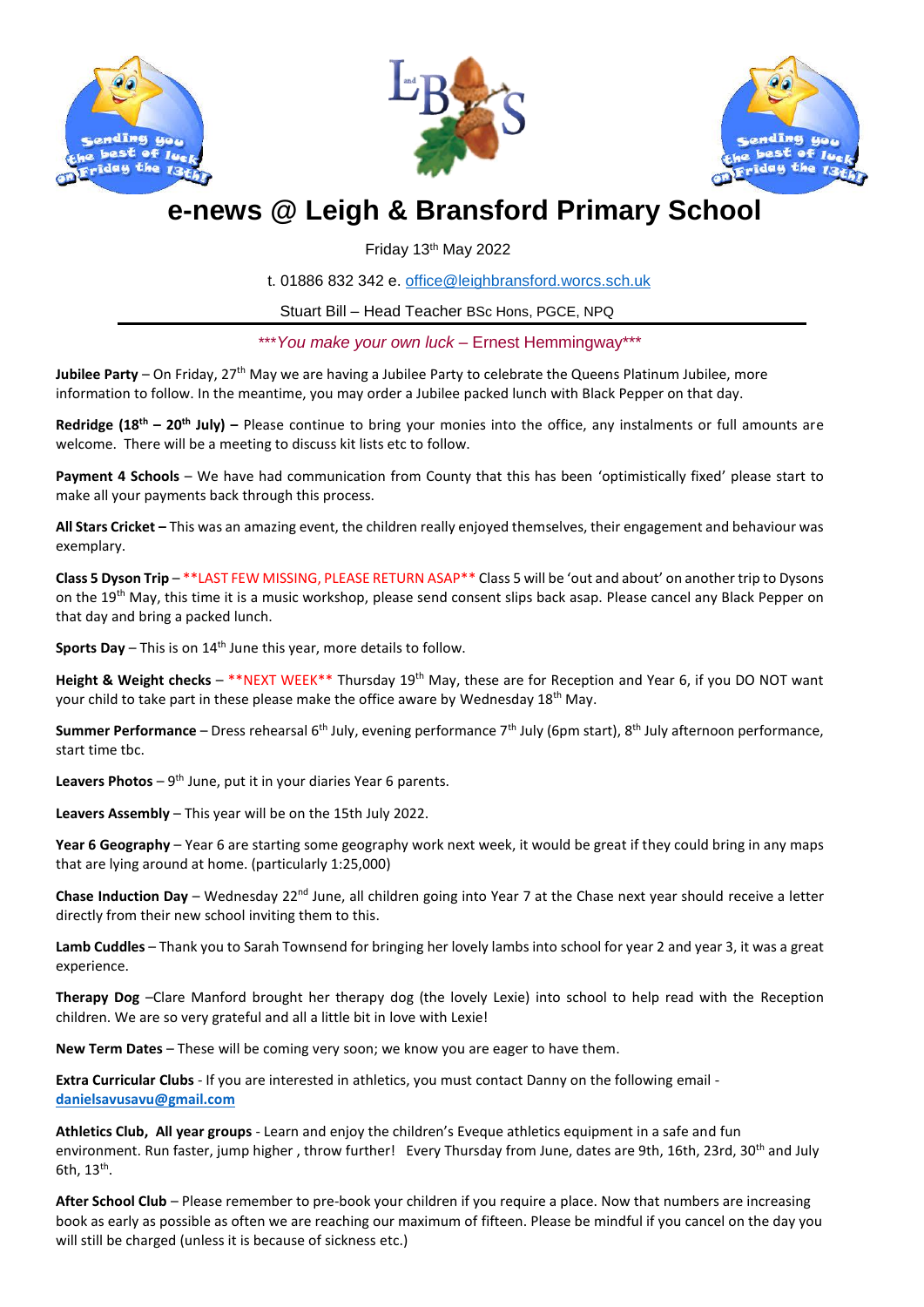**Governors Vacancy** – A formal election letter will be going out next week. Please consider in the meantime if it may be something you would consider. A parent governor can make a real difference to the children in our school. Are you objective, focussed on broad educational needs, and want to raise aspirations for all?

## **The Governing Board:**

\*Sets the strategic direction for the school.

\*Holds the headteacher to account on finance and outcomes.

\*Has nothing to do with the day-to-day running of the school, Governors are eyes on, hands off.

# **Your commitment:**

\*6/7 2-hour Full Governing Board meetings a year.

\*6 2-hour committee meetings a year

\*Pre-reading for meetings – come with questions.

\*Induction and ongoing training.

# **Why do it?**

\*Collectively governors lead the school; it is a real chance to make a difference in children's lives.

\*Governors learn many skills and gain a deep knowledge of the primary education sector; there are plenty of leadership opportunities too.



# **UPCOMING CAMPS**

| <b>DATE</b>   | <b>VENUE</b>                     | <b>DURATION</b> | <b>TIMINGS</b>    |             | <b>EARLY</b><br><b>BIRD</b> | <b>FULL</b><br><b>PRICE</b> |
|---------------|----------------------------------|-----------------|-------------------|-------------|-----------------------------|-----------------------------|
| $30 - 31$ May | <b>Sixways Camp</b>              | 2 Days          | $9:30$ am- $3$ pm | $6 - 15$ *  | £65                         | f75                         |
| $30 - 31$ May | Sixways Camp All Girls           | 2 Days          | $9:30$ am- $3$ pm | $11 - 18**$ | £35                         | £45                         |
| 1 June        | <b>Burton RFC All Girls Camp</b> | 1 Dav           | $9:30$ am- $3$ pm | $11 - 18**$ | £20                         | f25                         |

\*BOYS AND GIRLS SCHOOL YEARS 2-6 | BOYS SCHOOL YEARS 7-10 \*\*GIRLS SCHOOL YEARS 7-13



### **\*\*\*Term Dates for your Diary\*\*\***

Summer Term – Monday 25<sup>th</sup> April 2022 – Thursday 21<sup>st</sup> July 2022

Summer mid-term holiday – Friday  $27<sup>th</sup>$  May 2022 – Monday  $6<sup>th</sup>$  June 2022

**\*\*\*TED Days 2021-2022\*\*\***

Monday 27th June 202**2**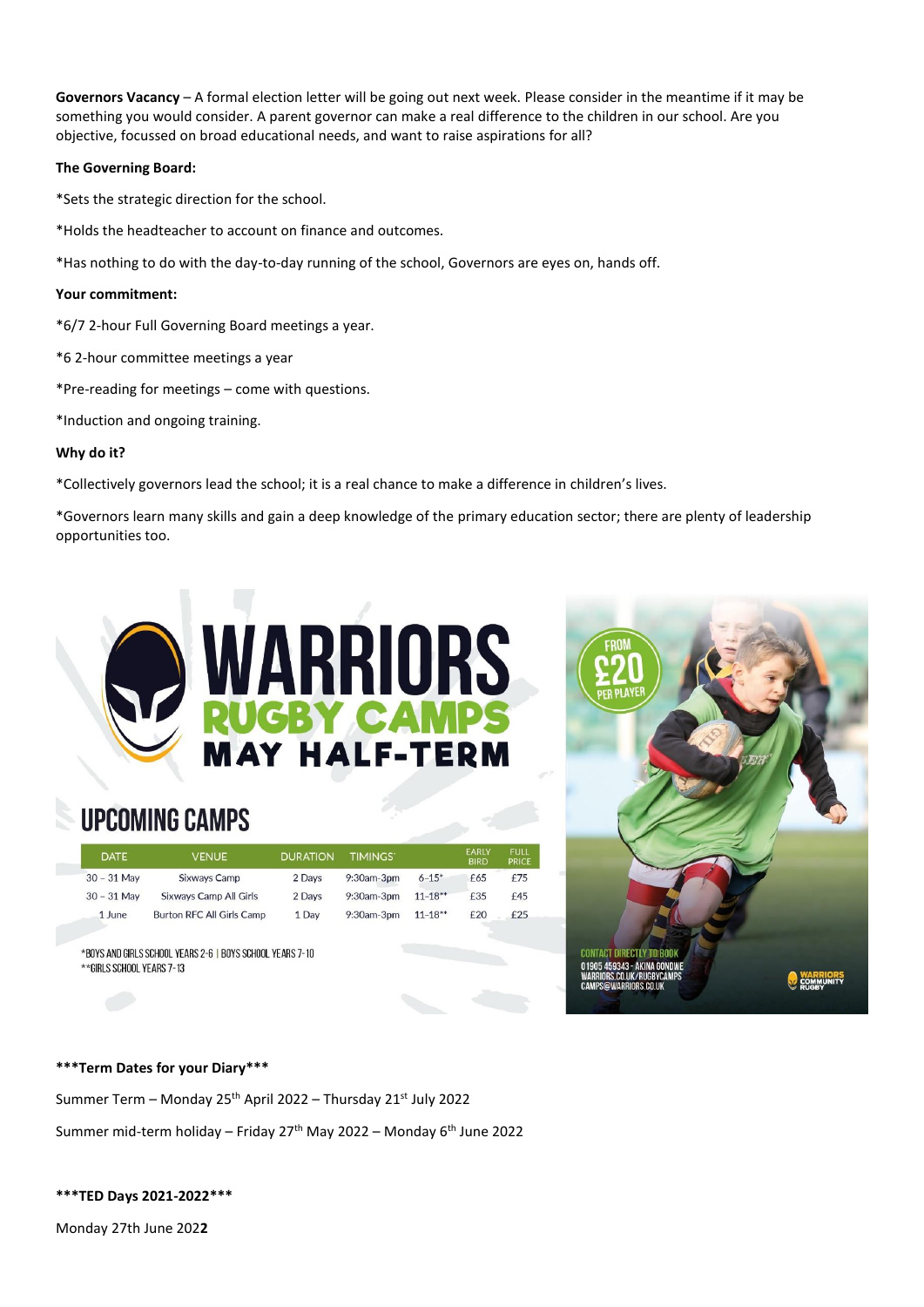#### **\*\*\*Bank Holidays\*\*\***

Easter Monday – Monday 18<sup>th</sup> April 2022 Whitsun Bank Holiday – Thursday 2<sup>nd</sup> June 2022

Early May Bank Holiday - Monday 2<sup>nd</sup> May  $\overline{A}$  Additional Bank Holiday – Friday 22<sup>nd</sup> July 2022 (Please see amended Summer Term end date)

Platinum Jubilee Holiday – Friday 3rd June 2022

# **Celebrating our Successes and Achievements**

# **Beatrix Potter Writer of the Week Award \*\*Work will be displayed in Reception if you would like to see it\*\***

Reception – Theo: For concentrating and working hard on letter formation.

- Class 1 Amelia: For writing an informative leaflet.
- Class 2 Roman: Excellent work using suffixes and description in his writing.
- Class 3 Elsie: For an excellent newspaper report.
- Class 4 Oliver: For planning and writing the prequel to Iron Man.
- Class 5 Daisy: For an embedding a range of descriptive devices in her writing.

#### **Alan Turing Maths Award**

- Reception Alayah: For using her new number skills to count objects in the classroom above 20.
- Class 1 Olive: for working hard to find arrays.
- Class 2 Toby: Working hard when learning how to tell the time.
- Class 3 Charlie: For amazing contributions in class discussions.
- Class 4 Cora: For great mathematical explanations.
- Class 5 Pippa & George: For amazing work in adding fractions.

#### **Anne Frank RE Award**

Class 3 – Thea & Esmai: Foe excellent ideas about how the Pentecost is celebrated.

### **Thoughtful Theodore**

Class 4 – Owen: For being thoughtful to his classmates.

#### **Rosa Parks History Award**

- Class 2 Finley: Excellent questioning and enthusiasm on our tour around Eastnor.
- Class 4 Ned: Using sources to find out about Henry the VIII

### **Brave Briony**

- Class 3 Rose Taylor: For settling in so well to Leigh & Bransford.
- Class 5 Isla: For excellent contributions in class.

#### **Mo Farah Sport Award**

Reception – Ellie: For joining in with the cricket session and really enjoying it.